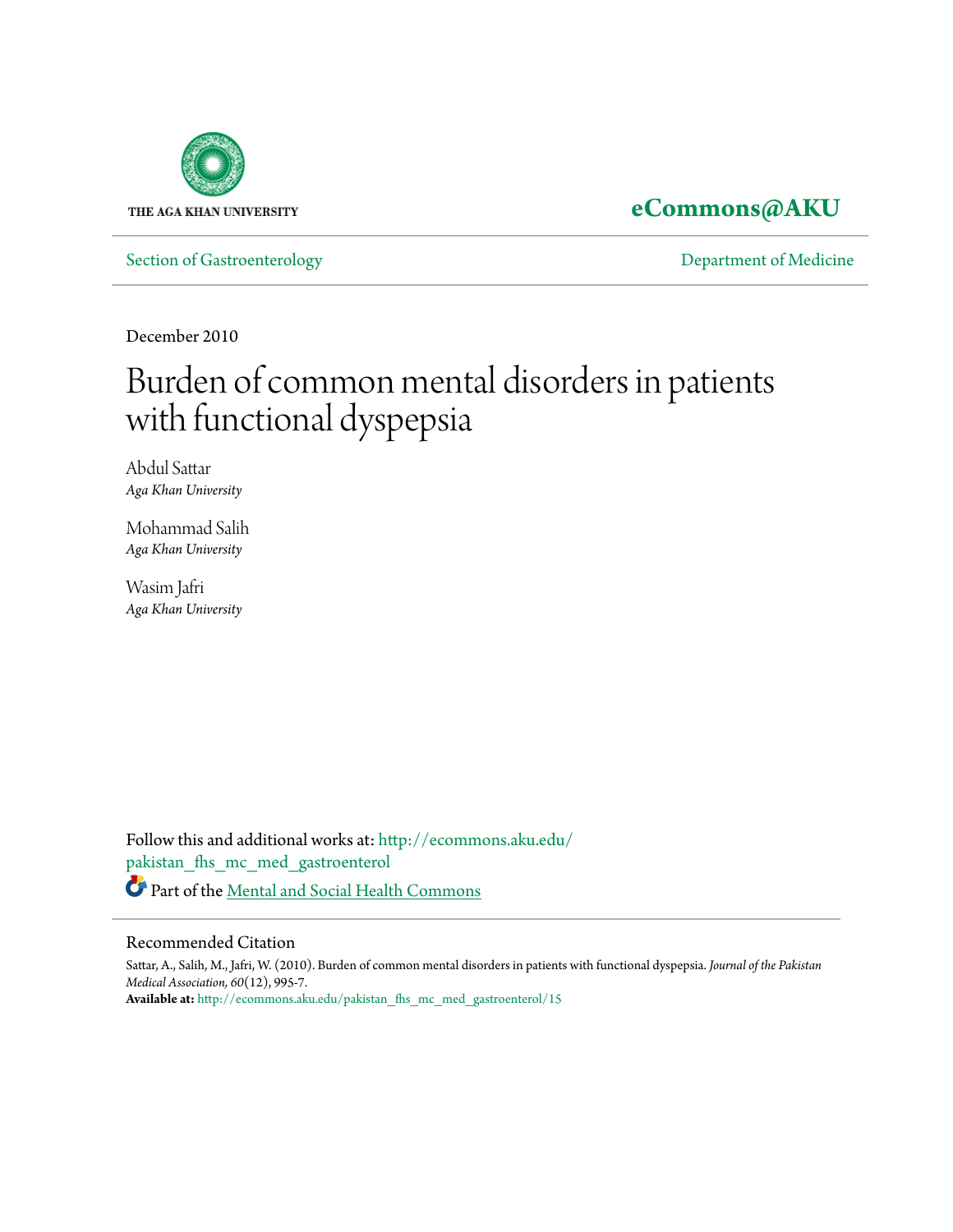# **Original Article**

# **Burden of common mental disorders in patients with Functional Dyspepsia**

Abdul Sattar, Mohammad Salih, Wasim Jafri

Section of Gastroenterology, Department of Medicine, Aga Khan University, Karachi.

#### **Abstract**

**Objective:** To assess the frequency of common mental disorders among diagnosed functional dyspepsia patients.

**Methods:** A case-control study with 150 cases of functional dyspepsia (FD) and 150 healthy controls were recruited from Gastroenterology Clinic at the Aga Khan University Hospital Karachi from 1st March 2009 through 31st August 2009. Urdu version of WHO-developed Self-Reporting Questionnaire (SRQ) was administered to diagnose patients of FD and healthy controls. A cut off score of 8 on SRQ was used to confirm cases of Common mental disorders (CMD). Data was entered and analyzed by SPSS version 16.0.

**Result:** There was significant difference in CMD i.e. 107 (71.33%) versus 23 (15.33%) in cases and controls respectively (p- <0.001). Among cases CMD was more common in females i.e. in 57 (80.3%) as compared 50 (63.3%) in males (p- 0.022).

**Conclusion:** There is high prevalence of Common mental disorders among patients with functional dyspepsia and this needs to be addressed while treating patients (JPMA 60:995; 2010).

#### **Introduction**

Functional dyspepsia (FD) is a symptomatically defined heterogeneous clinical entity characterized by chronic or recurrent dyspeptic symptoms thought to originate in the gastro duodenal region, without organic lesions revealed on standard diagnostic modalities.1,2

Epidemiological studies suggest that approximately 15% of the general population in western countries suffers with FD.3,4

Many of psychosocial factors have been examined in the literature in relation to FD. These include psychological distress, personality traits, social support,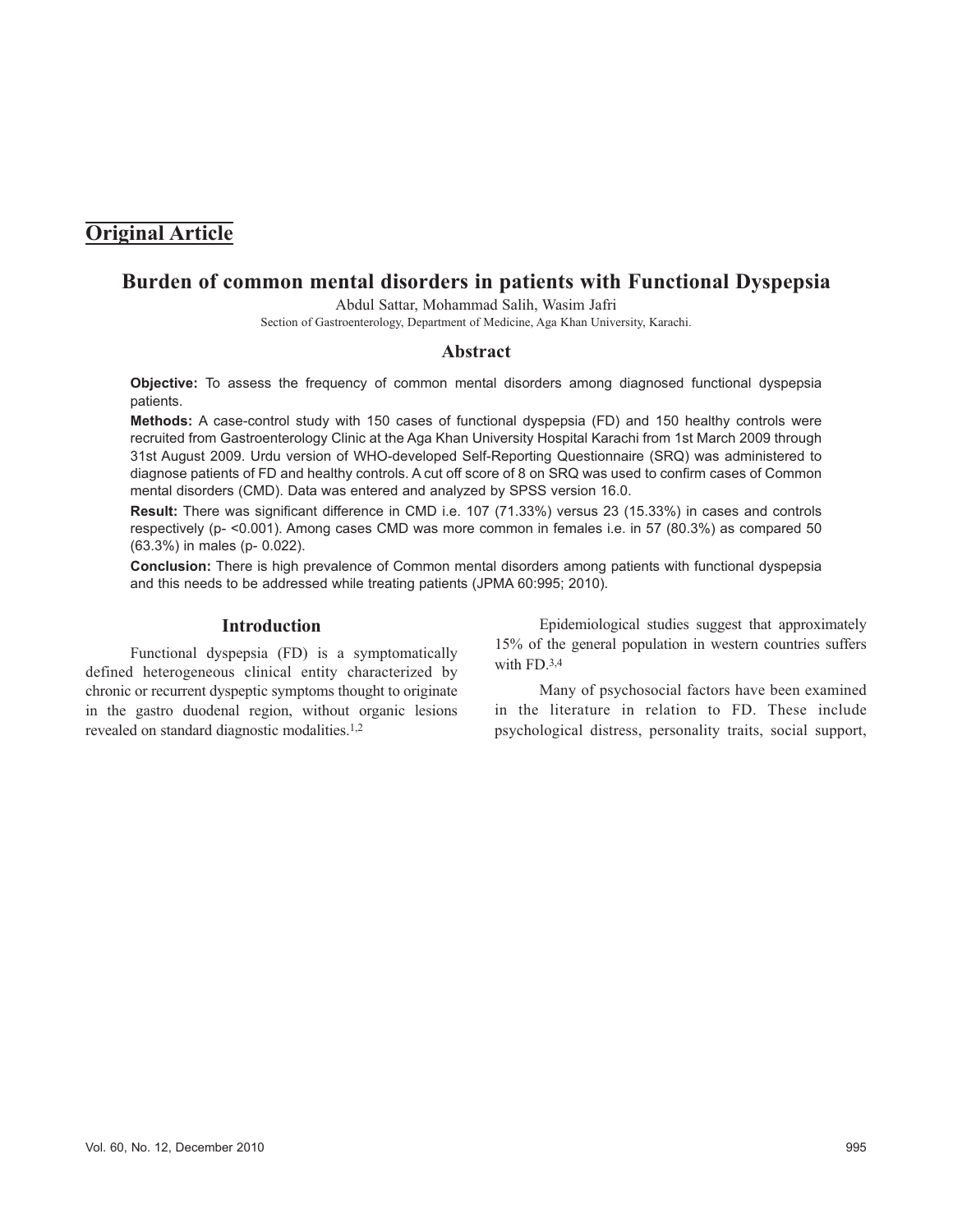life-events and life-stresses.

Epidemiological studies have identified a relationship between psychosocial factors and functional gastrointestinal disorders<sup>5</sup>

A large study, utilizing semi-structured psychiatric interview and psychometric tools, revealed that 34% of the FD patients versus 15% of the duodenal ulcer patients had a psychiatric diagnosis.<sup>6</sup> A similarly higher prevalence of psychiatric morbidity has been found in studies conducted in tertiary centers comparing FD patients with those having organic gastrointestinal (GI) disease,7,8 but not all studies agree.9,10 Psychological distress also appears to coexist more commonly in those with FD compared with the general population.<sup>11</sup> In a clinic based study, findings showed that 87% of patients with FD, compared to 25% of patients with organic dyspepsia, had a psychiatric diagnosis<sup>9</sup> Common mental disorders are depressive and anxiety disorders that are classified in International Classification of Diseases (ICD)- 10<sup>12</sup> as: "neurotic, stress-related and somatoform disorders" and "mood disorders".

The most common psychiatric co-morbidities in patients with functional dyspepsia are Anxiety Disorders, Depressive Disorders and Somatoform Disorders.6,13

The aim of this study was to find out the frequency of common mental disorders in diagnosed patients of FD in a tertiary care hospital of Karachi.

#### **Patients and Methods**

A case control study was conducted at the gastroenterology clinics of Aga Khan University Hospital (AKUH) from 1st March 2009 till 31st August 2009.

Cases comprised of all consecutive diagnosed patients of FD attending the gastroenterology clinic, who had, normal biochemistry, normal abdominal sonography, normal upper GI endoscopy and insignificant histopathology to exclude any organic lesion causing dyspeptic symptoms. Controls were selected by convenience sampling, from the attendants accompanying the cases and who had no history of GI disease.

A 20 item Self Reporting Questionnaire (SRQ 20) for anxiety and depression<sup>14</sup> was administered to all patients and controls. A cut-off score of 8 was employed since it provided a sensitivity of 80% and a specificity of 85.4%.

The SRQ was developed by Harding et al. (1980) for a WHO collaborative study to screen for common mental disorders in primary health care. The WHO formally recommended the SRQ 20 in its 1994 manual, which also reviewed the number of SRQ20 studies and reported the validity and reliability of the instrument.<sup>14</sup> It is a selfadministered questionnaire, which consists of 20 questions with yes/no answers exploring symptoms of depression, anxiety, and somatic manifestations of distress. The validity of the SRQ has been established in Urdu in the Pakistani population as well.15,16

Exclusion criteria for both cases and control were history of any chronic medical illnesses (Diabetes Mellitus, Hypertension, Ischaemic heart disease, chronic renal failure, Chronic liver disease, Rheumatoid arthritis, Malignancy, Chronic obstructive pulmonary disease, Asthma).

An informal verbal consent was taken by the consulting physician from the cases, and if they consented to participate then a formal written consent was taken by the data collectors.

The Statistical Statistic of Package for Social Sciences (SPSS 15) programme (Chicago, IL, USA) was used for data analysis. We compared distribution of variables between cases and controls by computing proportions for categorical variables and means and medians for quantitative variables. Results are presented as mean  $\pm$  standard deviation for quantitative variables and number (percentage) for qualitative variables. Difference in means according to presence or absence of Common Mental Disorders (CMD) was assessed by using the Independent Sample t-test, and differences in proportion were assessed by using Pearson Chi-square test.

#### **Results**

Total of 300 subjects were studied, 150 each in cases and controls. Mean age was  $35.72 \pm 11.93$  years in cases and  $35.39 \pm 10.58$  years in controls. Gender distribution was nearly similar i.e. 79 (52.66%) males in cases and 86 (57.33%) in controls. There was a significant difference in CMD i.e. 107 (71.33%) versus 23 (15.33%) in cases and controls respectively  $(p \le 0.001)$  (Table-1). Among cases CMD was

**Table-1: Comparison of variables between cases and controls.**

| Variable   | Cases $n = 150$            | Controls $n=150$  |
|------------|----------------------------|-------------------|
| Age        | $35.72 \pm 11.93$          | $35.39 \pm 10.58$ |
| Male       | 79 (52.66%)                | 86 (57.33%)       |
| Female     | 71 (47.33%)                | 64 (42.66%)       |
| SRO score  | $9.90 \pm 2.99$ p < 0.001  | $4.40 \pm 2.90$   |
| <b>CMD</b> | 107 (71.33%) $p \le 0.001$ | $23(15.33\%)$     |

SRQ=Self Reporting Questionnaire. CMD=Common Mental Disorders.

more common in females i.e. in 57 (80.3%) as compared 50  $(63.3\%)$  in males (p <0.022). Among controls CMD was present in 11 (17%) females and 12 (14%) ( $p \le 0.587$ ). Mean SRQ score in cases was  $9.90 \pm 2.99$  versus  $4.40 \pm 2.90$  in controls (p <0.001). Among cases mean SRQ score was 9.17  $\pm$  2.84 in males versus 10.70  $\pm$  in females (p < 0.002)

### **Discussion**

Studies have demonstrated a high prevalence of